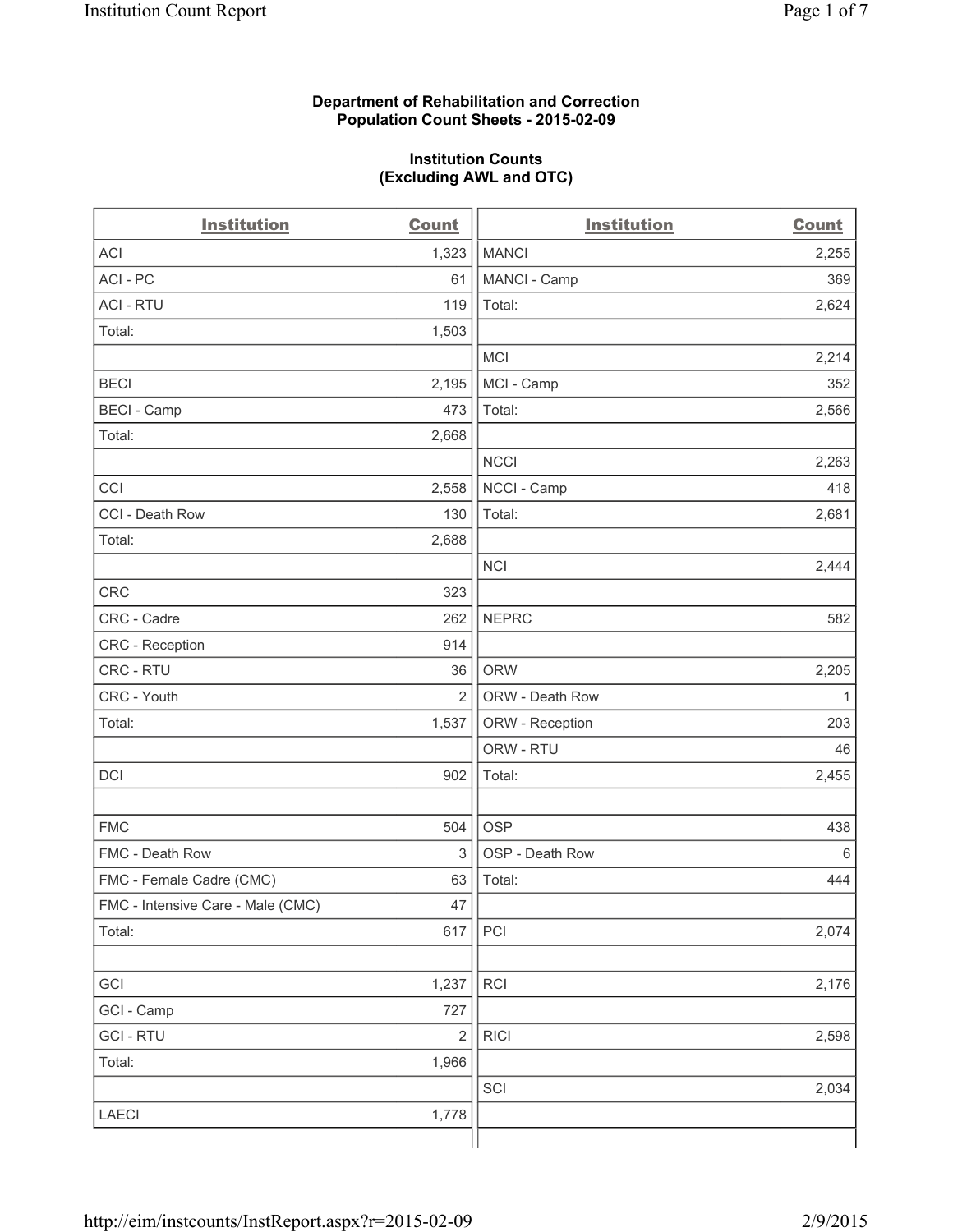|                          |       | <b>SOCF</b>      | 1,208                                   |
|--------------------------|-------|------------------|-----------------------------------------|
| <b>LECI</b>              | 2,054 | SOCF - RTU       | 65                                      |
| LECI - Camp              | 177   | Total:           | 1,273                                   |
| Total:                   | 2,231 |                  |                                         |
|                          |       | <b>TCI</b>       | 1,091                                   |
| LOCI                     | 2,268 | TCI - Camp       | 405                                     |
|                          |       | Total:           | 1,496                                   |
| <b>LORCI</b>             | 217   |                  |                                         |
| LORCI - Cadre            | 216   | <b>TOCI</b>      | 994                                     |
| <b>LORCI - Reception</b> | 1,097 | <b>TOCI - PC</b> | 105                                     |
| Total:                   | 1,530 | Total:           | 1,099                                   |
|                          |       |                  |                                         |
| <b>MACI</b>              | 1,120 | <b>WCI</b>       | 1,292                                   |
| MACI - Minimum           | 1,419 | WCI - RTU        | 90                                      |
| Total:                   | 2,539 | Total:           | 1,382                                   |
|                          |       |                  |                                         |
|                          |       |                  | $P^{\wedge}$ $AP$<br>天下 ちょうし あいしょうしょうしん |

**Total Population: 50,155**

\* The Total Population includes 35 Offenders with Reason Codes 30 & 31. \*\* The Total Population includes 31 Offenders with Reason Code 0A.

# **Male Population by Security Level (Include AWL and Exclude OTC)**

| <b>Security Level</b>  |                   | <b>Body</b> | <b>AWL</b> | $(-OTC)$ | <b>Total</b> |
|------------------------|-------------------|-------------|------------|----------|--------------|
| Total Level 5          |                   | 126         | 0          | 0        | 126          |
| Total Level 4          |                   | 1,822       | 22         | 22       | 1,822        |
| Total Level 3          |                   | 11.494      | 133        | 104      | 11,523       |
| Total Level 2          |                   | 17,084      | 225        | 159      | 17,150       |
| Total Level 1          |                   | 15,397      | 208        | 119      | 15,486       |
| <b>Total Death Row</b> |                   | 140         | 0          | $\Omega$ | 140          |
|                        | <b>Total Male</b> | 46,063      | 588        | 404      | 46,247       |

#### **Female Population by Institution (Include AWL and Exclude OTC)**

| <b>Institution</b>       | <b>Body</b> | <b>AWL</b> | $(-OTC)$ | <b>Total</b> |
|--------------------------|-------------|------------|----------|--------------|
| <b>DCI</b>               | 902         | 13         | 6        | 909          |
| <b>FMC</b>               | 22          | 4          | っ        | 24           |
| FMC - Female Cadre (CMC) | 63          |            |          | 63           |
| <b>NEPRC</b>             | 582         | 12         | 2        | 592          |
| <b>ORW</b>               | 2,204       | 54         | 23       | 2,235        |
| <b>ORW - Death Row</b>   |             | 0          | 0        |              |
| ORW - Reception          | 203         |            | 0        | 203          |
|                          |             |            |          |              |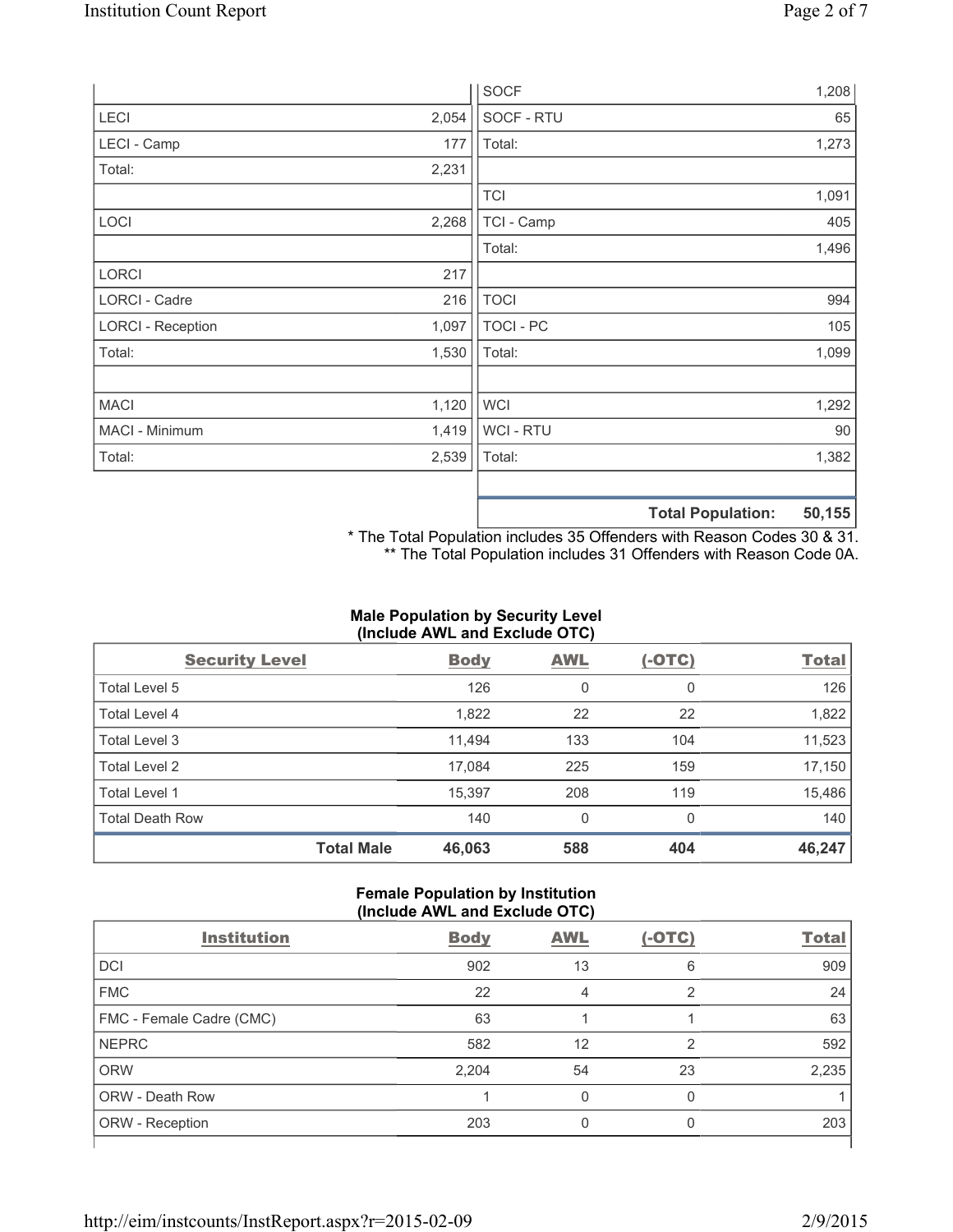| <b>ORW - RTU</b> |                          | 46     |     |     | 46 I   |
|------------------|--------------------------|--------|-----|-----|--------|
|                  | <b>Total Female</b>      | 4,023  | 84  | 34  | 4,073  |
|                  |                          |        |     |     |        |
|                  | <b>Total Population:</b> | 50,086 | 672 | 438 | 50,320 |

# **Male Population by Institution: Security Level 5 (Include AWL and Exclude OTC)**

|              | <b>Institution</b>   | <b>Body</b> | <b>AWL</b> | $(-OTC)$ | Total |
|--------------|----------------------|-------------|------------|----------|-------|
| <b>LORCI</b> |                      |             |            |          |       |
| <b>OSP</b>   |                      | 124         |            |          | 124   |
| <b>SOCF</b>  |                      |             |            |          |       |
|              | <b>Total Level 5</b> | 126         |            |          | 126   |

# **Male Population by Institution: Security Level 4 (Include AWL and Exclude OTC)**

| <b>Institution</b>       |                      | <b>Body</b>    | <b>AWL</b>          | $(-OTC)$            | <b>Total</b>              |
|--------------------------|----------------------|----------------|---------------------|---------------------|---------------------------|
| <b>CRC</b>               |                      | 5              | 1                   | 1                   | $\sqrt{5}$                |
| CRC - Reception          |                      | 3              | $\mathbf 0$         | $\mathbf 0$         | $\ensuremath{\mathsf{3}}$ |
| CRC - RTU                |                      | 1              | $\mathbf 0$         | $\mathbf 0$         | 1                         |
| <b>LECI</b>              |                      | 5              | 1                   | 1                   | $\sqrt{5}$                |
| LOCI                     |                      | 10             | $\mathsf{O}\xspace$ | $\mathsf{O}\xspace$ | $10$                      |
| <b>LORCI</b>             |                      | 6              | $\overline{2}$      | $\overline{2}$      | $\,6\,$                   |
| <b>LORCI - Reception</b> |                      | 10             | $\mathsf{O}\xspace$ | $\mathsf{O}\xspace$ | $10$                      |
| <b>MANCI</b>             |                      | 14             | $\mathsf 0$         | $\mathsf{O}\xspace$ | 14                        |
| <b>MCI</b>               |                      | $\,6\,$        | $\mathsf 0$         | $\mathsf{O}\xspace$ | $\,6\,$                   |
| <b>NCCI</b>              |                      | 5              | $\mathsf{O}\xspace$ | $\mathsf{O}\xspace$ | $\sqrt{5}$                |
| <b>OSP</b>               |                      | 306            | $\overline{4}$      | $\overline{4}$      | 306                       |
| <b>RCI</b>               |                      | $\overline{7}$ | $\mathbf 0$         | $\mathsf{O}\xspace$ | $\overline{7}$            |
| <b>RICI</b>              |                      | $\overline{2}$ | $\mathsf{O}\xspace$ | $\mathsf{O}\xspace$ | $\overline{2}$            |
| <b>SOCF</b>              |                      | 1,118          | 13                  | 13                  | 1,118                     |
| SOCF - RTU               |                      | 65             | $\mathsf 0$         | $\mathsf{O}\xspace$ | 65                        |
| <b>TCI</b>               |                      | $\mathfrak{S}$ | $\mathsf{O}\xspace$ | $\mathsf 0$         | $\sqrt{3}$                |
| <b>TOCI</b>              |                      | 189            | $\mathsf 0$         | $\mathsf{O}\xspace$ | 189                       |
| <b>TOCI - PC</b>         |                      | 40             | $\mathbf 0$         | $\mathsf{O}\xspace$ | 40                        |
| <b>WCI</b>               |                      | 26             | 1                   | 1                   | 26                        |
| WCI - RTU                |                      | 1              | 0                   | $\mathsf{O}\xspace$ | 1                         |
|                          | <b>Total Level 4</b> | 1,822          | 22                  | 22                  | 1,822                     |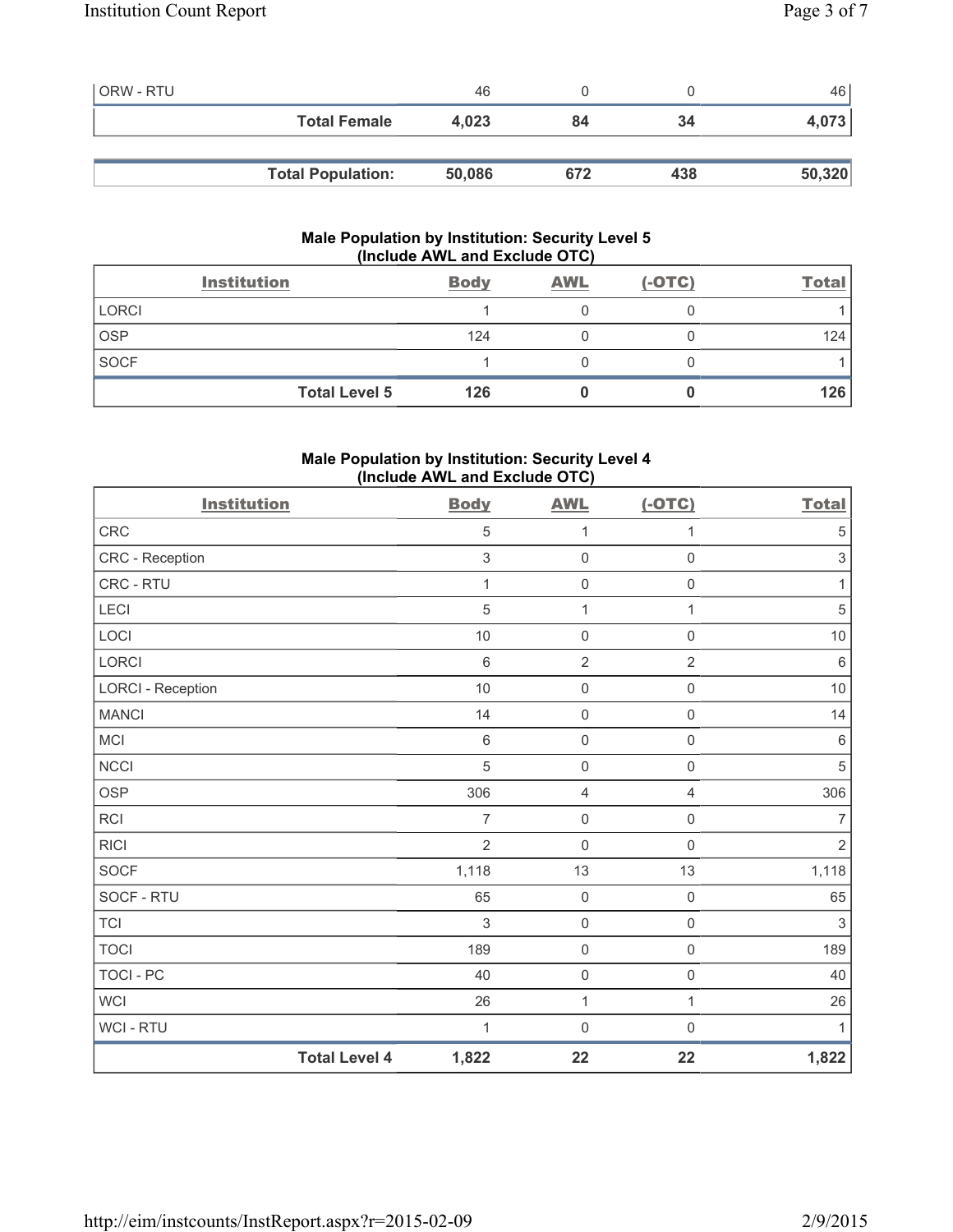| <b>Institution</b>                | $($ nolddo Affe and Exolddo O $\overline{O}$<br><b>Body</b> | <b>AWL</b>          | $(-OTC)$            | <b>Total</b>        |
|-----------------------------------|-------------------------------------------------------------|---------------------|---------------------|---------------------|
| ACI                               | 13                                                          | $\mathsf{O}\xspace$ | $\mathsf 0$         | 13                  |
| <b>BECI</b>                       | $\sqrt{5}$                                                  | $\mathsf{O}\xspace$ | $\mathsf 0$         | $\,$ 5 $\,$         |
| CCI                               | 9                                                           | $\mathsf{O}\xspace$ | $\mathsf{O}\xspace$ | $\mathsf g$         |
| <b>CRC</b>                        | 108                                                         | $\,8\,$             | $\sqrt{5}$          | 111                 |
| CRC - Cadre                       | 191                                                         | $\mathsf{O}\xspace$ | $\mathsf{O}\xspace$ | 191                 |
| CRC - Reception                   | 656                                                         | 11                  | 11                  | 656                 |
| CRC - RTU                         | 18                                                          | $\mathsf 0$         | $\mathsf 0$         | $18$                |
| CRC - Youth                       | $\sqrt{2}$                                                  | $\mathbf 1$         | $\mathbf{1}$        | $\mathbf 2$         |
| <b>FMC</b>                        | $\,$ 3 $\,$                                                 | $\mathbf{1}$        | $\mathsf 0$         | $\overline{4}$      |
| FMC - Intensive Care - Male (CMC) | 8                                                           | $\mathsf{O}\xspace$ | $\mathsf 0$         | $\,8\,$             |
| <b>LAECI</b>                      | $\mathbf{1}$                                                | $\mathsf{O}\xspace$ | $\mathsf 0$         | $\mathbf{1}$        |
| LECI                              | 2,002                                                       | 19                  | 19                  | 2,002               |
| LOCI                              | 1                                                           | $\mathsf{O}\xspace$ | $\mathsf 0$         | $\mathbf{1}$        |
| LORCI                             | 65                                                          | 27                  | 23                  | 69                  |
| LORCI - Cadre                     | 198                                                         | $\mathbf 1$         | $\mathsf 0$         | 199                 |
| <b>LORCI - Reception</b>          | 641                                                         | $\mathsf{O}\xspace$ | $\mathsf 0$         | 641                 |
| <b>MANCI</b>                      | 2,227                                                       | 11                  | 11                  | 2,227               |
| MCI                               | $\sqrt{2}$                                                  | $\mathsf{O}\xspace$ | $\mathsf 0$         | $\sqrt{2}$          |
| <b>NCCI</b>                       | $\overline{4}$                                              | $\mathsf{O}\xspace$ | $\mathsf 0$         | $\overline{4}$      |
| NCI                               | 8                                                           | $\mathsf{O}\xspace$ | $\mathsf 0$         | 8                   |
| PCI                               | 44                                                          | 3                   | $\mathsf{O}\xspace$ | 47                  |
| <b>RCI</b>                        | 1,995                                                       | 25                  | 16                  | 2,004               |
| <b>RICI</b>                       | $\mathsf 0$                                                 | $\mathbf{1}$        | $\mathbf{1}$        | $\mathsf{O}\xspace$ |
| SCI                               | $\mathbf{1}$                                                | $\mathsf{O}\xspace$ | $\mathsf 0$         | $\mathbf{1}$        |
| <b>SOCF</b>                       | 73                                                          | $\mathsf 0$         | $\mathsf{O}\xspace$ | 73                  |
| <b>TCI</b>                        | 1,036                                                       | 14                  | $10$                | 1,040               |
| TCI - Camp                        | $\mathbf{1}$                                                | $\mathsf 0$         | $\mathsf{O}\xspace$ | $\mathbf{1}$        |
| <b>TOCI</b>                       | 794                                                         | $\overline{4}$      | $\mathfrak{S}$      | 795                 |
| <b>TOCI - PC</b>                  | 65                                                          | $\mathsf{O}\xspace$ | $\mathsf{O}\xspace$ | 65                  |
| <b>WCI</b>                        | 1,239                                                       | $\overline{7}$      | $\overline{4}$      | 1,242               |
| WCI - RTU                         | 84                                                          | $\mathsf{O}\xspace$ | $\mathsf 0$         | 84                  |
| <b>Total Level 3</b>              | 11,494                                                      | 133                 | 104                 | 11,523              |

# **Male Population by Institution: Security Level 3 (Include AWL and Exclude OTC)**

#### **Male Population by Institution: Security Level 2 (Include AWL and Exclude OTC)**

|            | <b>Institution</b> | <b>Body</b> | <b>AWL</b> | $(-OTC)$ | <u>Total</u> |
|------------|--------------------|-------------|------------|----------|--------------|
| <b>ACI</b> |                    | 604         |            |          | 604          |
|            |                    |             |            |          |              |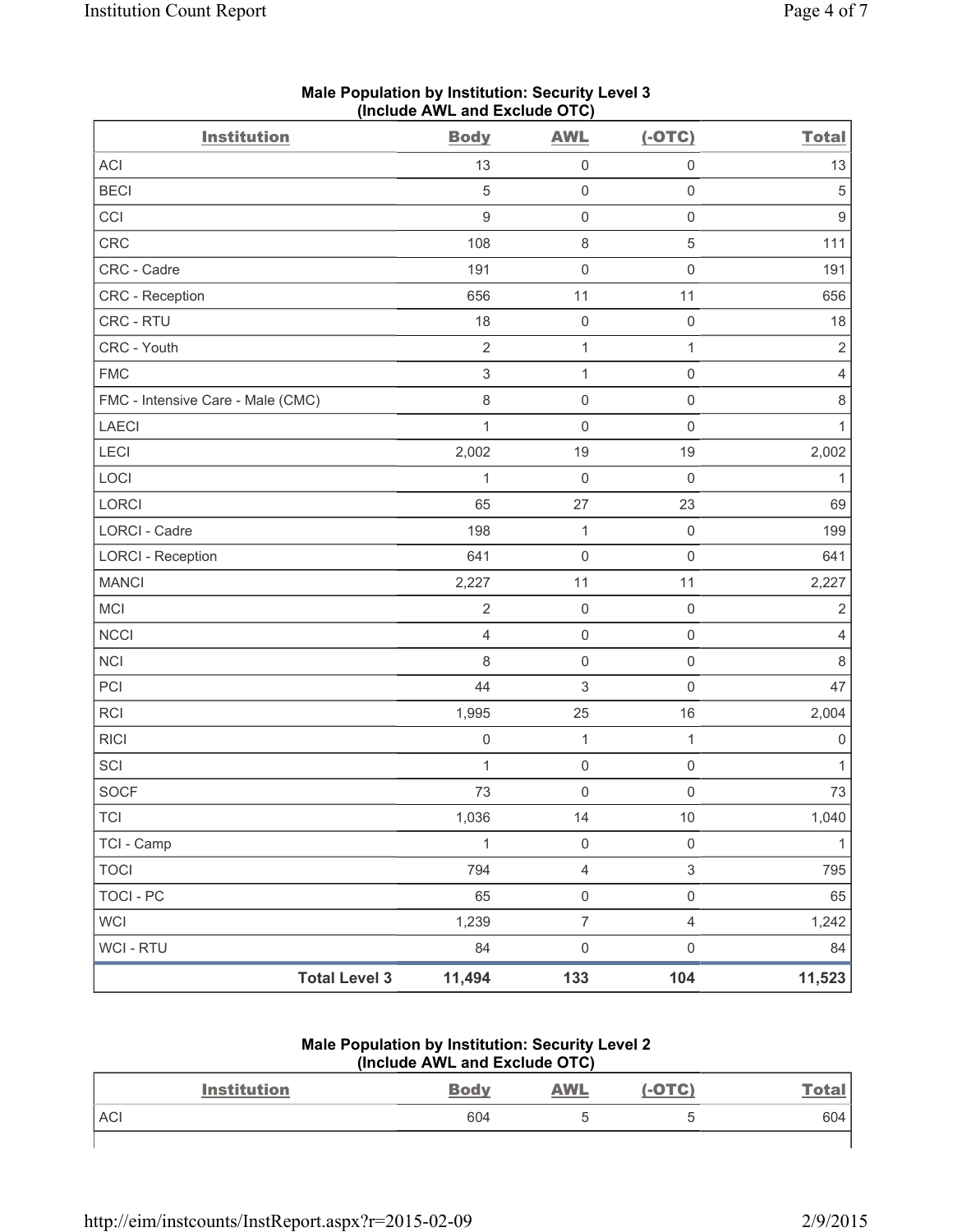| ACI - PC                          | 60             | 0                   | $\mathsf{O}\xspace$ | 60                  |
|-----------------------------------|----------------|---------------------|---------------------|---------------------|
| <b>ACI - RTU</b>                  | 76             | $\mathsf{O}\xspace$ | $\mathsf 0$         | 76                  |
| <b>BECI</b>                       | 1,499          | 20                  | 15                  | 1,504               |
| CCI                               | 1,679          | 11                  | $\overline{7}$      | 1,683               |
| CRC                               | 90             | 4                   | 3                   | 91                  |
| CRC - Cadre                       | 65             | $\mathsf{O}\xspace$ | $\mathsf{O}\xspace$ | 65                  |
| <b>CRC</b> - Reception            | 134            | $\overline{4}$      | $\mathsf 3$         | 135                 |
| CRC - RTU                         | 14             | $\mathsf{O}\xspace$ | $\mathsf{O}\xspace$ | 14                  |
| CRC - Youth                       | $\mathbf 0$    | $\mathbf 2$         | $\overline{2}$      | $\mathsf{O}\xspace$ |
| <b>FMC</b>                        | $\overline{7}$ | $\mathsf{O}\xspace$ | $\mathsf 0$         | $\overline{7}$      |
| FMC - Intensive Care - Male (CMC) | 22             | $\pmb{0}$           | $\mathsf{O}\xspace$ | 22                  |
| GCI                               | 792            | $\,6$               | 3                   | 795                 |
| <b>LAECI</b>                      | 1,071          | 17                  | 15                  | 1,073               |
| <b>LECI</b>                       | 35             | $\mathsf{O}\xspace$ | $\mathsf 0$         | 35                  |
| LOCI                              | 1,104          | $\,6$               | 5                   | 1,105               |
| LORCI                             | 92             | 20                  | 19                  | 93                  |
| LORCI - Cadre                     | 16             | $\mathsf{O}\xspace$ | $\mathsf 0$         | 16                  |
| <b>LORCI - Reception</b>          | 315            | $\overline{2}$      | $\overline{2}$      | 315                 |
| <b>MACI</b>                       | 1,120          | $\overline{4}$      | $\overline{2}$      | 1,122               |
| <b>MANCI</b>                      | 8              | $\mathbf 1$         | $\mathbf{1}$        | 8                   |
| MCI                               | 1,693          | 19                  | 14                  | 1,698               |
| MCI - Camp                        | $\mathbf{1}$   | $\mathsf{O}\xspace$ | $\mathsf 0$         | $\mathbf{1}$        |
| <b>NCCI</b>                       | 1,649          | 16                  | 12                  | 1,653               |
| NCCI - Camp                       | $9$            | 0                   | $\mathbf 0$         | 9                   |
| <b>NCI</b>                        | 1,674          | 38                  | 28                  | 1,684               |
| PCI                               | 762            | 17                  | $\overline{4}$      | 775                 |
| <b>RCI</b>                        | 174            | $\mathsf{O}\xspace$ | $\mathsf{O}\xspace$ | 174                 |
| <b>RICI</b>                       | 1,288          | 24                  | 12                  | 1,300               |
| SCI                               | 982            | $\boldsymbol{9}$    | $\overline{7}$      | 984                 |
| <b>TCI</b>                        | $\,8\,$        | $\mathsf{O}\xspace$ | $\mathsf{O}\xspace$ | $\,8\,$             |
| <b>TOCI</b>                       | 10             | $\mathsf{O}\xspace$ | $\mathsf{O}\xspace$ | 10                  |
| <b>WCI</b>                        | 27             | $\mathsf{O}\xspace$ | $\mathsf{O}\xspace$ | 27                  |
| <b>WCI - RTU</b>                  | $\overline{4}$ | $\mathsf{O}\xspace$ | $\mathsf{O}\xspace$ | $\overline{4}$      |
| <b>Total Level 2</b>              | 17,084         | 225                 | 159                 | 17,150              |

#### **Male Population by Institution: Security Level 1 (Include AWL and Exclude OTC)**

| <b>Institution</b> | <b>Body</b> | <b>AWL</b> | $(-OTC)$ | <b>Total</b> |
|--------------------|-------------|------------|----------|--------------|
| <b>ACI</b>         | 706         |            |          | 710.         |
| ACI - PC           |             |            |          |              |
|                    |             |            |          |              |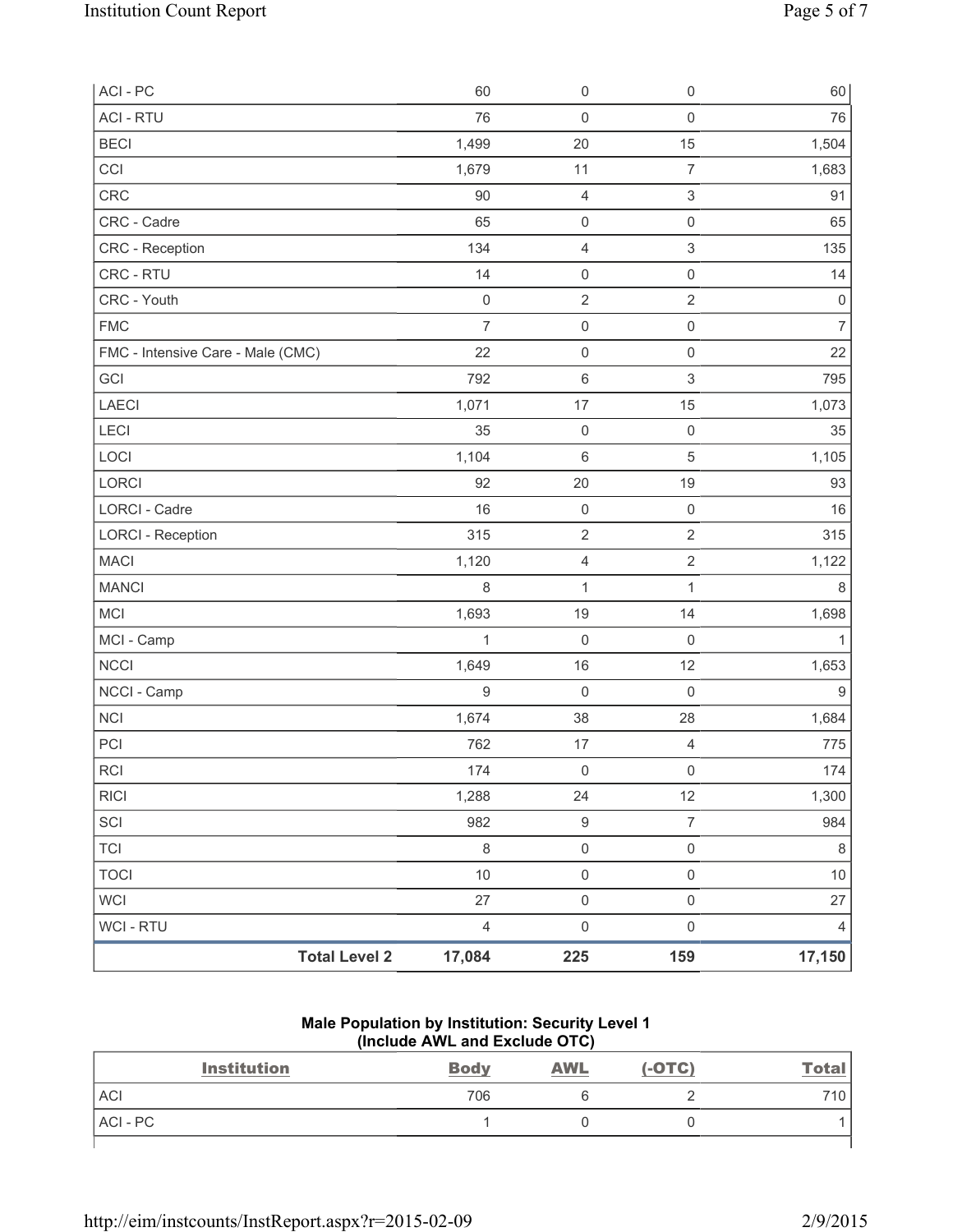| <b>ACI - RTU</b>                  | 43                       | $\mathsf{O}\xspace$       | $\mathsf 0$         | 43             |
|-----------------------------------|--------------------------|---------------------------|---------------------|----------------|
| <b>BECI</b>                       | 691                      | 11                        | $\,8\,$             | 694            |
| <b>BECI</b> - Camp                | 473                      | $\mathsf{O}\xspace$       | $\mathbf 0$         | 473            |
| CCI                               | 870                      | 3                         | $\mathsf 0$         | 873            |
| CRC                               | 59                       | $\overline{2}$            | 1                   | 60             |
| CRC - Cadre                       | $6\,$                    | $\mathsf{O}\xspace$       | $\mathsf 0$         | $6\,$          |
| <b>CRC</b> - Reception            | 118                      | $\,6\,$                   | $\overline{4}$      | 120            |
| CRC - RTU                         | $\sqrt{3}$               | $\mathsf{O}\xspace$       | $\mathsf 0$         | 3              |
| <b>FMC</b>                        | 471                      | $\ensuremath{\mathsf{3}}$ | $\mathsf{O}\xspace$ | 474            |
| FMC - Intensive Care - Male (CMC) | 17                       | $\mathbf 1$               | 1                   | 17             |
| GCI                               | 445                      | 12                        | $\,6\,$             | 451            |
| GCI - Camp                        | 727                      | $\mathsf{O}\xspace$       | $\mathbf 0$         | 727            |
| <b>GCI - RTU</b>                  | $\overline{2}$           | 0                         | $\mathsf 0$         | $\overline{2}$ |
| <b>LAECI</b>                      | 706                      | 11                        | $\,8\,$             | 709            |
| LECI                              | 12                       | $\mathsf{O}\xspace$       | $\mathsf 0$         | 12             |
| LECI - Camp                       | 177                      | $\mathsf{O}\xspace$       | $\mathsf{O}\xspace$ | 177            |
| LOCI                              | 1,153                    | $\overline{2}$            | $\mathbf{1}$        | 1,154          |
| LORCI                             | 53                       | 11                        | 11                  | 53             |
| <b>LORCI - Cadre</b>              | $\overline{2}$           | $\mathbf 0$               | $\mathsf 0$         | $\overline{2}$ |
| <b>LORCI - Reception</b>          | 131                      | $\mathbf 0$               | $\mathsf 0$         | 131            |
| MACI - Minimum                    | 1,419                    | 23                        | 12                  | 1,430          |
| <b>MANCI</b>                      | 6                        | $\,8\,$                   | $\overline{7}$      | $\overline{7}$ |
| MANCI - Camp                      | 369                      | $\mathsf 0$               | $\mathbf 0$         | 369            |
| MCI                               | 513                      | $\,$ 5 $\,$               | $\sqrt{2}$          | 516            |
| MCI - Camp                        | 351                      | $\sqrt{2}$                | $\sqrt{2}$          | 351            |
| <b>NCCI</b>                       | 605                      | 15                        | $\,8\,$             | 612            |
| NCCI - Camp                       | 409                      | $\mathbf 1$               | $\mathbf{1}$        | 409            |
| <b>NCI</b>                        | 762                      | $\boldsymbol{9}$          | $\overline{4}$      | 767            |
| <b>OSP</b>                        | $\overline{\mathcal{I}}$ | $\mathsf{O}\xspace$       | $\mathsf{O}\xspace$ | $\overline{7}$ |
| PCI                               | 1,268                    | 34                        | 19                  | 1,283          |
| <b>RICI</b>                       | 1,308                    | 21                        | $10$                | 1,319          |
| SCI                               | 1,051                    | $\,8\,$                   | $\,6\,$             | 1,053          |
| <b>SOCF</b>                       | 15                       | $\mathsf 0$               | $\mathsf 0$         | 15             |
| <b>TCI</b>                        | 44                       | $10$                      | 5                   | 49             |
| TCI - Camp                        | 404                      | $\overline{\mathbf{4}}$   | 1                   | 407            |
| <b>Total Level 1</b>              | 15,397                   | 208                       | 119                 | 15,486         |

| <b>High Offender ID's</b> |  |  |  |  |
|---------------------------|--|--|--|--|
|                           |  |  |  |  |
|                           |  |  |  |  |

Correctional Reception Center: A712946